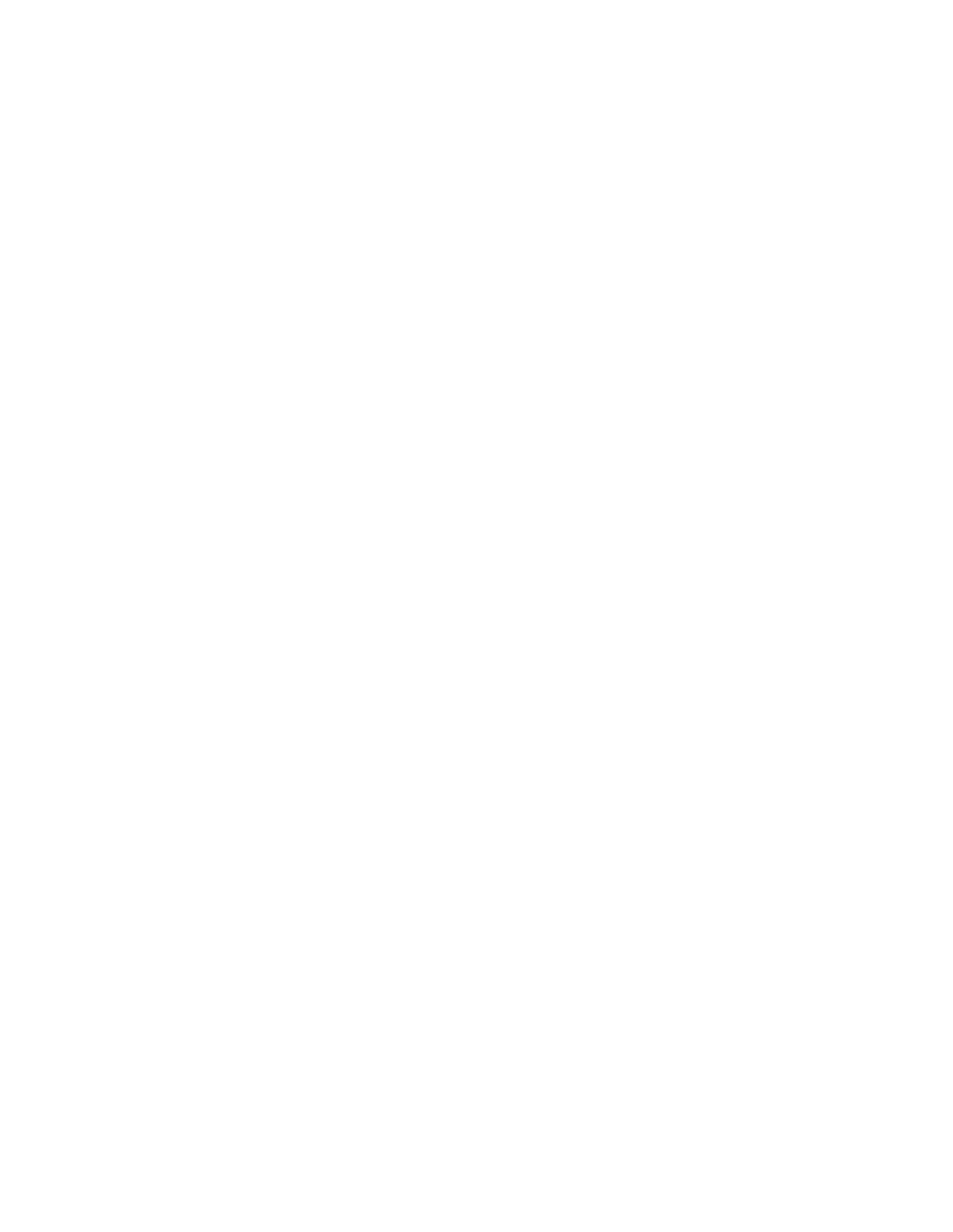# **CONTENTS**

| <b>Executive Summary</b>                                                                          | $\overline{2}$ |
|---------------------------------------------------------------------------------------------------|----------------|
| Introduction                                                                                      | 3              |
| The importance of equitable access to highly<br>effective teachers                                | 4              |
| Do Tennessee students have equitable<br>access to highly effective teachers?                      | 5              |
| What factors affect students' access to highly<br>effective teachers?                             | 6              |
| What is the supply of highly effective<br>teachers in Tennessee?                                  | 8              |
| How are highly effective teachers distributed<br>within districts and schools in Tennessee?       | 10             |
| What are we doing and what can we do to improve<br>students' access to highly effective teachers? | 13             |
| <b>Notes</b>                                                                                      | 16             |

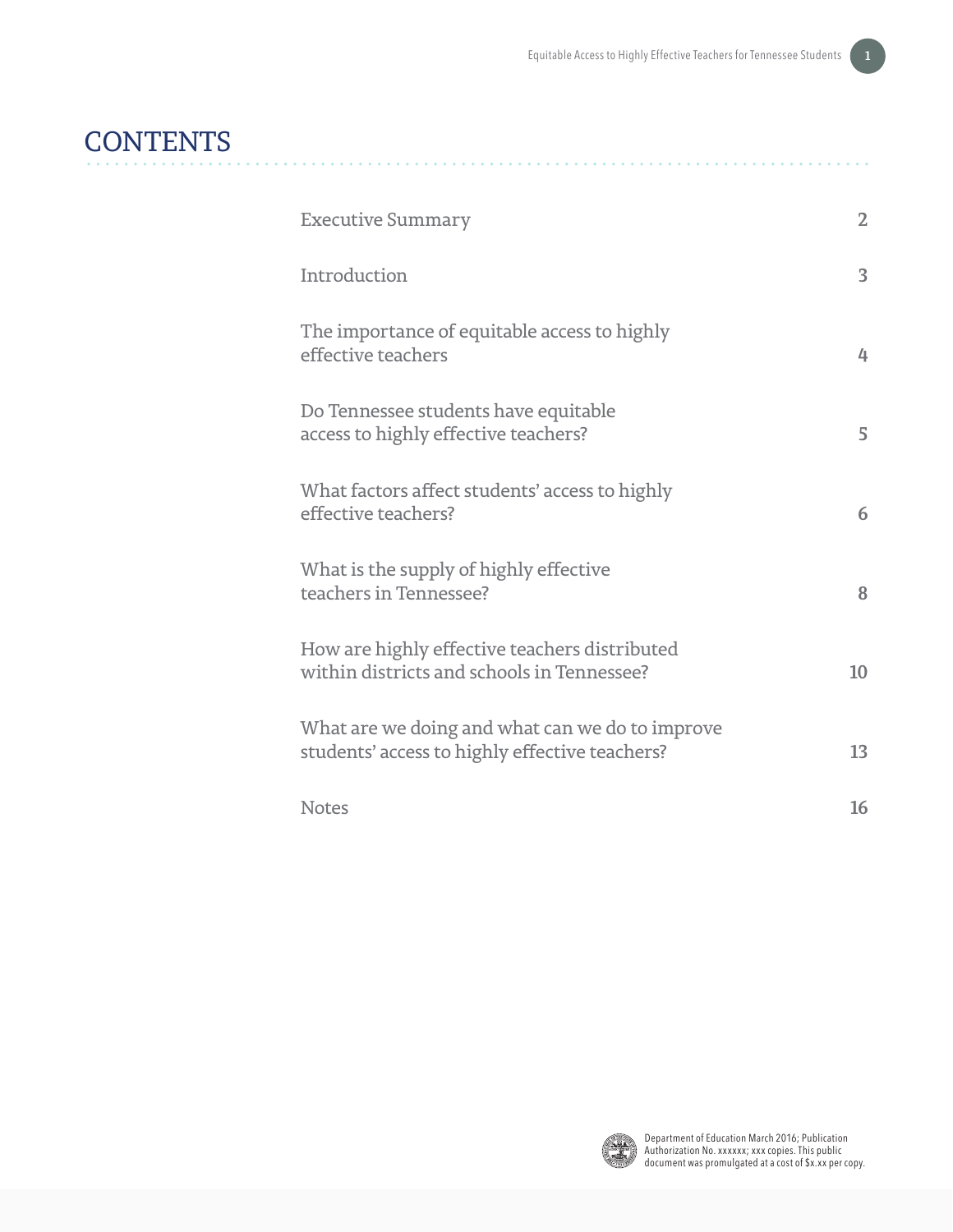### <span id="page-3-0"></span>EXECUTIVE SUMMARY

Decades of research have confirmed that teachers are the most important in-school factor for improving student achievement. Furthermore, studies find that access to effective teachers is most critical for students who struggle academically.<sup>1</sup> Data from Tennessee shows that, on average, students who score at the lowest proficiency level see the largest gains after having a highly effective teacher for two or more consecutive years.

Yet, low-performing students are less likely than their higher-performing peers to have access to the best teachers. For example, in the 2014–15 school year, in grades 4–8 math, only 45 percent of the lowest performing students had a highly effective teacher while 55 percent of advanced students had a highly effective teacher. To improve student achievement for all students, we must work toward ensuring that all students have access to effective teachers and that our lowest-performing students are not systemically assigned to lower-performing teachers.

With this goal in mind, this report describes the current landscape of Tennessee students' access to highly effective teachers by examining both the supply and distribution of highly effective teachers at the state, district, and school levels. We hope that this report will support districts and schools in examining their teaching data and their teacherstudent matching practices to ensure equitable access to highly effective teachers for Tennessee students.

### **Key Findings**

- Students scoring at the lowest proficiency level (below basic) were less likely than students scoring at the highest level (advanced) to have access to highly effective teachers in both math and English language arts (ELA), with larger gaps in math.
- Across the state, we had a limited supply of highly effective teachers in grades 4–8 ELA, with the average district having only 24 percent of their teaching force considered highly effective.
- Some districts had very large gaps between advanced students' access to highly effective teachers versus below basic students' access to highly effective teachers—signifying that highly effective teachers were concentrated in select schools in the district. Other districts had very small or zero gaps, signifying a greater balance of highly effective teachers across schools in the district.
- We also found great variation in regards to advanced versus below basic students' access to highly effective teachers when we examined gaps at the school level. Some schools had very large gaps—signifying that within these schools, students at the highest achievement level had greater access to highly effective teachers. Other schools had negative gaps indicating that, when a gap existed, below basic students had greater access to highly effective teachers than did advanced students.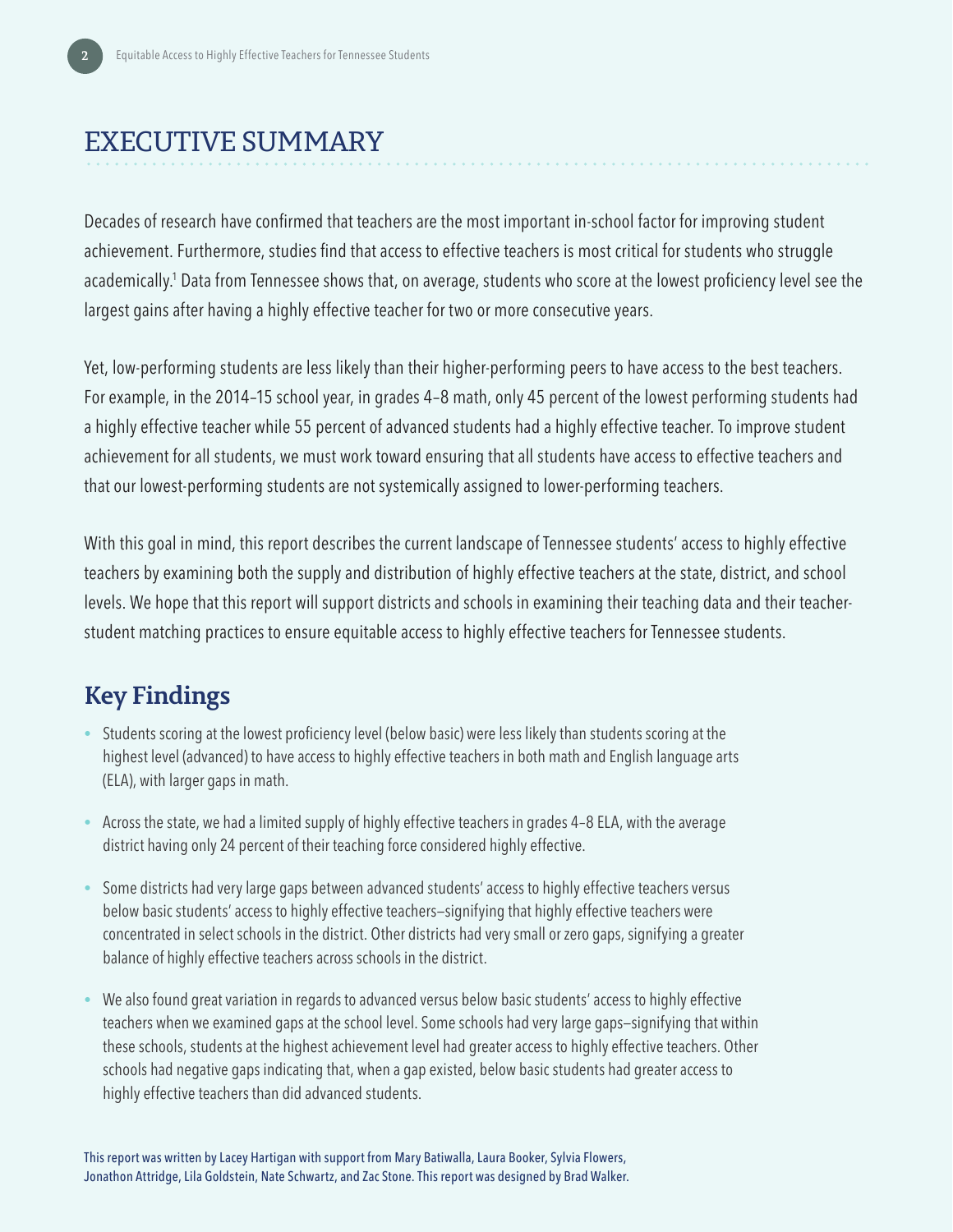### <span id="page-4-0"></span>INTRODUCTION

Access to effective teachers is critical for all students and especially important for those students who are furthest behind academically.2 Unfortunately, it is often the case that these are the students who are systematically less likely to be placed in highly effective teachers' classrooms. This

report examines which Tennessee students have access to the highest performing teachers and whether this access is equitable across the state, districts, and schools. $^3$  It is organized around five questions:



**1** Do Tennessee students have equitable access to highly effective teachers?

- **2** What factors affect students' access to highly effective teachers?
- **3** What is the current supply of highly effective teachers in Tennessee?
- 

**4** How are highly effective teachers distributed within districts and schools in Tennessee?

**5** What are we doing and what can we do to improve students' access to highly effective teachers?

### **Defining "Highly Effective"**

To analyze student access to highly effective teachers, we used data from Tennessee's teacher evaluation system to define "highly effective." Specially, we use a teacher's subject/ grade-level growth score. This student growth score is from the Tennessee Value-Added Assessment System (TVAAS) and measures the impact a teacher has on his/her students' academic progress. This TVAAS measure indicates a teacher's contribution to his/her students' learning during the school year rather than solely considering student scores on the end of year assessment without regard for students' starting points.

For each school year, and for each subject-grade combination taught, a teacher receives a TVAAS score ranging from 1 to 5. A level 1 or 2 signifies that the teacher's students made below expected growth in that subject-grade, a level 3 signifies that the teacher's students made expected growth, and a level 4 or 5 indicates that a teacher's students exceeded expected growth.

For the purposes of this analysis, we define a "highly effective" teacher as one who scored a TVAAS level 4 or 5 in the previous year. This level 4 or 5 indicates that the teacher's students showed growth in their academic achievement beyond what they were expected to show over the course of the school year.

### **What we mean when we say…**

**Access**: Whether or not a student has the opportunity to be paired with a highly effective teacher.

**Between-school**: Differences/similarities that may exist across the schools in a district. These comparisons examine a district's School A in relation to School B.

**Distribution**: Which students/teachers are in a given school or district.

**Highly effective (HE) teachers**: Teachers who had a TVAAS level 4 or 5 in the previous school year.

**Supply**: The pool of currently available teachers in the state, district, or school.

**Within-school**: Differences/similarities that may exist within an individual school. These comparisons examine practices within School A in relation to other practices within this same School A.

**Proficiency levels**: The four levels of achievement based on students' scores on Tennessee State exams. From lowest to highest these levels are: below basic, basic, proficient, and advanced. If a student achieves a level of proficient or advanced, s/he performed at or above grade level.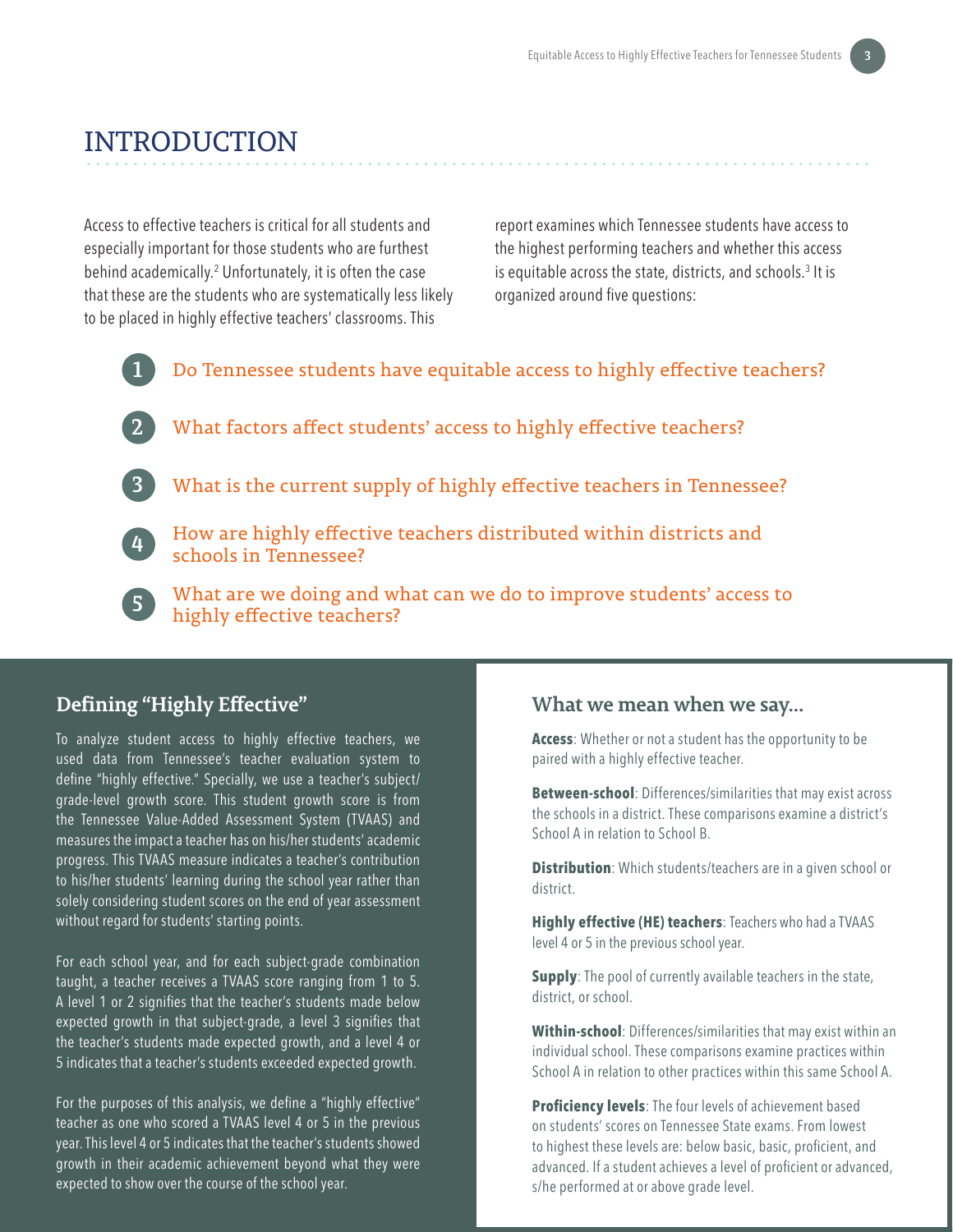## <span id="page-5-0"></span>THE IMPORTANCE OF EQUITABLE ACCESS TO HIGHLY EFFECTIVE TEACHERS

Students' academic achievement over time can be linked to the quality of their classroom teachers. As seen in Figure 1, students who scored below basic—the lowest achievement level on state math assessments in 2013 made greater achievement gains at the end of 2015 if they had access to a highly effective math teacher for two years. All students included in the graph were below basic in 2013. The left bar shows performance levels in 2015 for students who did not have access to a highly effective teacher in the 2013–14 or 2014–15 school years. In comparison, the right bar shows 2015 performance levels for the group of below basic students who had access to a highly effective teacher in both the 2013–14 and 2014–15 school years. As the figure shows, the group that had highly effective



Figure 1. Changes in proficiency level for grades 4-8 students who scored below basic on math in 2013: Students had either two years without a highly effective teacher (left bar) or two years with a highly effective teacher (right bar).

teachers for both years was much more likely to score at a higher achievement level at the end of 2015—just one-third of students who did not have a highly effective teacher in either year moved up compared to about two-thirds of the students who had a highly effective teacher for both years.

In addition to the data presented in Figure 1, we also examined how students at each of the other proficiency levels fared after two years with or without a highly effective teacher. In doing so, we found that, indeed, all students benefited from two years with a highly effective teacher, showing greater achievement gains than their peers who did not have a highly effective teacher in either year. However, looking across these comparisons, we saw the biggest difference in achievement gains in the below basic group.

*Just one-third of students who did not have a highly effective teacher in either year moved up compared to about two-thirds of the students who had a highly effective teacher for both years.*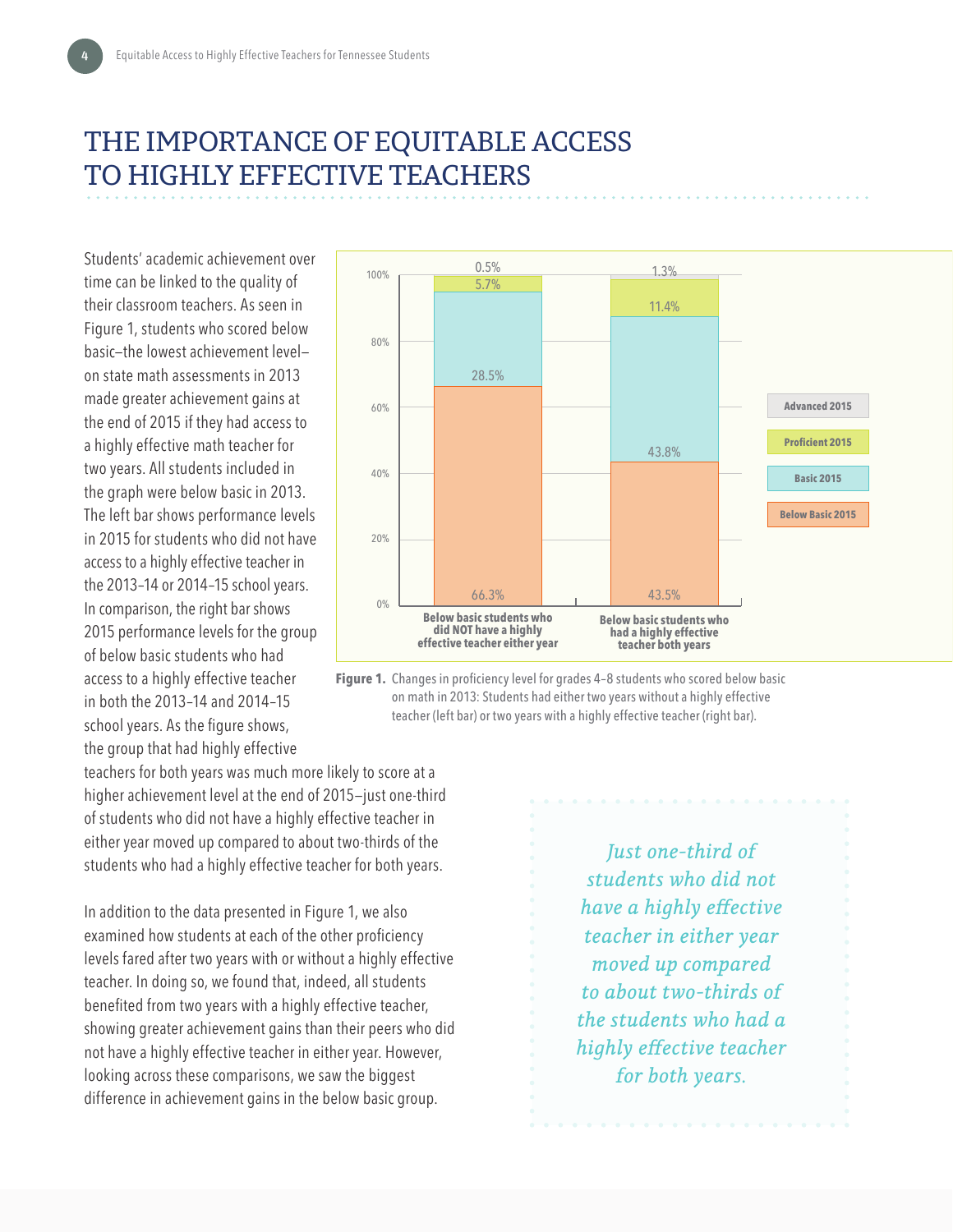# <span id="page-6-0"></span>DO TENNESSEE STUDENTS HAVE EQUITABLE ACCESS TO HIGHLY EFFECTIVE TEACHERS?

While Tennessee data show that lower-performing students benefit greatly from access to highly effective teachers, we found that these students were less likely to have these teachers, particularly in math. As Figures 2 and 3 demonstrate, we found a clear gap between advanced and below basic students' access to highly effective teachers in grades 4–8 and high school math. Examining the figures, we see that approximately 55 percent of advanced students in grades 4–8 math had a highly effective teacher as compared to 45 percent of below basic students. This means that five out of ten advanced students had a highly effective math teacher in grades 4–8, while only four out of ten below basic students had a highly effective teacher.



**Figure 2.** Percent of students at each proficiency level (2013–14) who had a highly effective teacher in grades 4–8 math and ELA (2014–15).



**Figure 3.** Percent of students at each proficiency level (2013–14) who had a highly effective teacher in high school math and ELA (2014–15).

In English language arts (ELA), the gap between advanced and below basic students' access was much smaller; however, this was due in part to the low supply of highly effective teachers in ELA statewide. Unfortunately, students across the state had more limited access to highly effective ELA teachers than in math. We explore this more fully below.

> *Five out of ten advanced students had a highly effective math teacher in grades 4-8, while only four out of ten below basic students had a highly effective teacher.*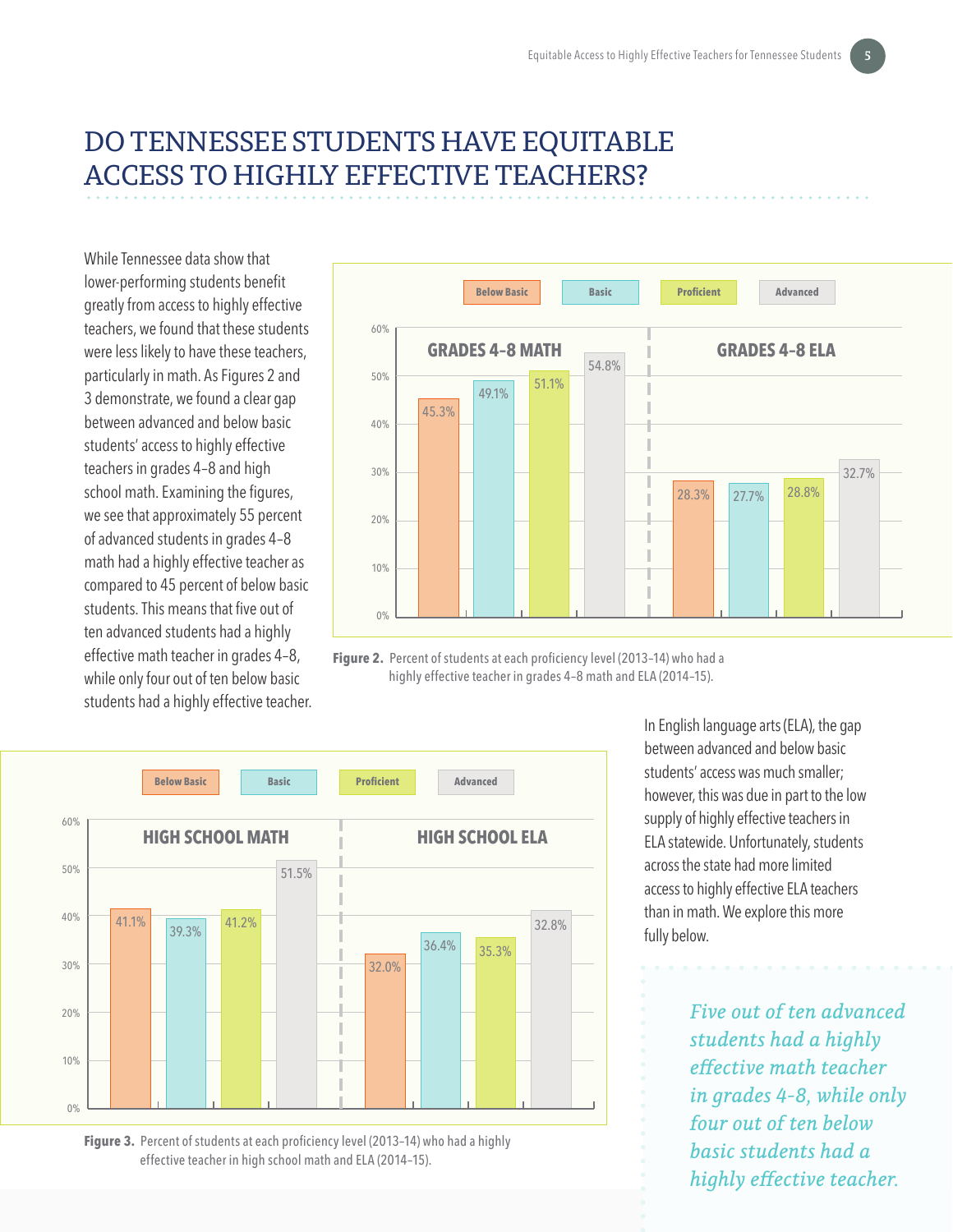# <span id="page-7-0"></span>WHAT FACTORS AFFECT STUDENTS' ACCESS TO HIGHLY EFFECTIVE TEACHERS?

To improve our lowest-performing students' access to highly effective teachers, it is important to understand what factors affect this access. In particular, we focused on identifying district-level factors as these are factors we can most readily pinpoint and support statewide. Within a district, many factors affect students' access to highly effective teachers. Below we focus on (1) the district's supply of highly effective teachers, (2) how those highly effective teachers are distributed between schools in the district, and (3) how highly effective teachers are distributed within schools in the district (as shown in Figure 4).



Figure 4. Factors affecting students' access to highly effective teachers within a district.

### **Supply**

In order to provide access to highly effective teachers for any students, these teachers must be present in a district. Districts vary greatly in their proportion of highly effective teachers. We explore this more fully in the following section.

A district's supply of highly effective teachers is affected by many factors including the quality of and proximity to teacher preparation programs; geographic labor markets; teacher turnover rates; recruitment, hiring, and retention practices; teacher evaluation; professional development; and compensation strategies.

#### **Access: Within- and between-school factors**

Students' access to the highly effective teachers in their district is affected by myriad factors both between and within schools. Teacher sorting takes place across—or between—schools driven by factors such as teacher preferences, district hiring and staffing practices, school leadership, and school location. Examples of within-school factors affecting access include student-teacher assignment processes, incentives (or disincentives) for teaching lowerperforming students, and teachers' involvement in course selection.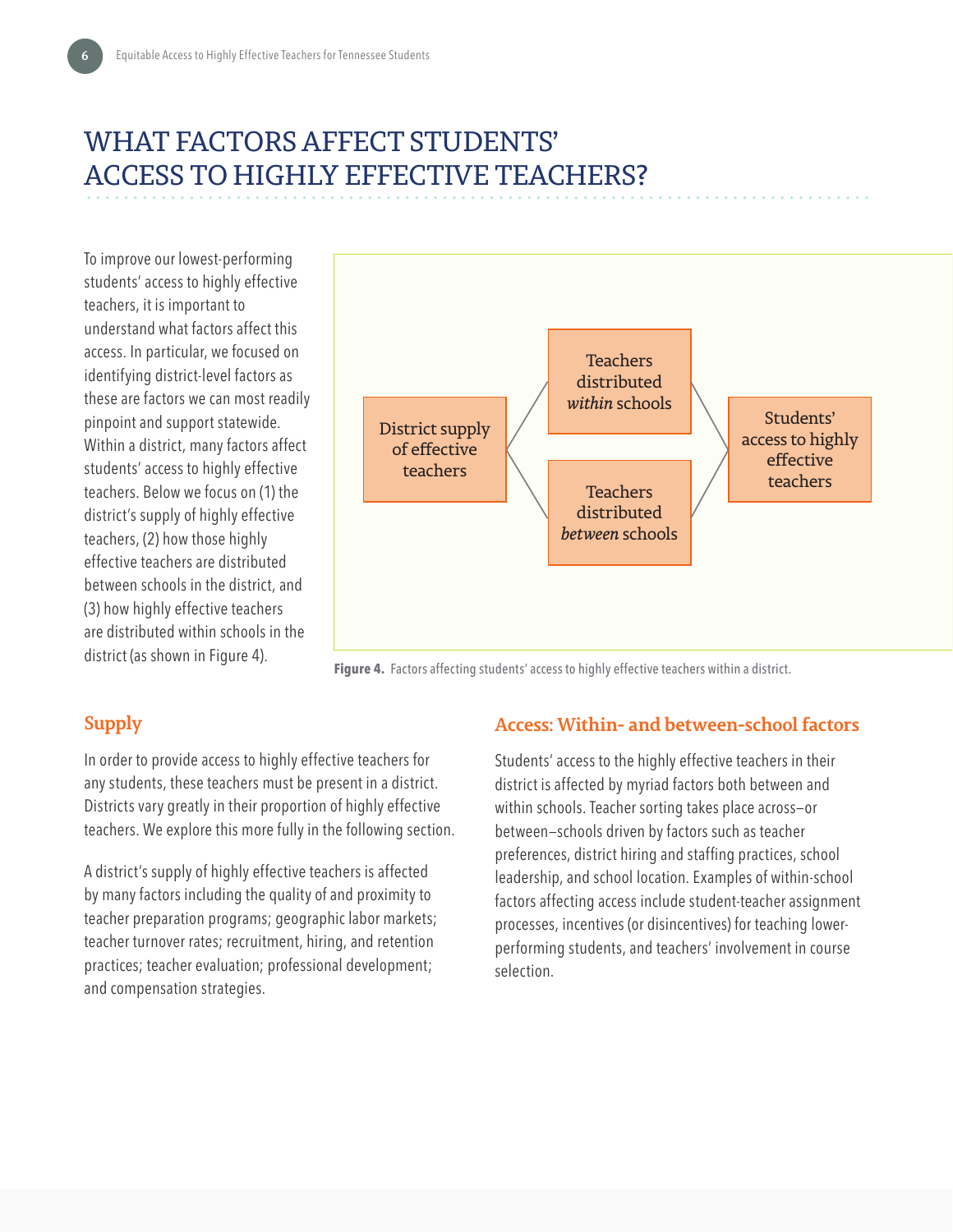**Between-school gaps** occur when more effective teachers are assigned or selected to teach in schools that serve certain students in mass, dependent on characteristics such as socioeconomic background or prior achievement.



**Hope Elementary** in Hope School District has three 4th grade teachers. No teacher earned a TVAAS score higher than a 3 in math or ELA in 2014. Most 4th grade students at Hope in 2015 scored below basic on their 2014 assessments.

Liberty Elementary in Hope School District has five 4th grade teachers. All teachers earned a TVAAS score of 4 or higher in math and ELA in 2014. Most 4th grade students at Liberty in 2015 scored advanced on their 2014 assessments.

**Within-school gaps** occur when certain students are assigned to more or less effective teachers in their school, dependent on characteristics such as socioeconomic background or prior achievement. John **and** Kevin **both attended 4th grade at Meadowbrook Elementary in 2015.**

**John** scored advanced on his 3rd grade ELA and math exams. He is placed with a teacher named Ms. Knight, who received a level 5 TVAAS score in math and a level 4 TVAAS score in ELA in 2014.

**Kevin** scored below basic on his 3rd grade ELA and math exams. He is placed with Ms. Shipp, who received a level 3 TVAAS score in math and a level 2 TVAAS score in ELA in 2014.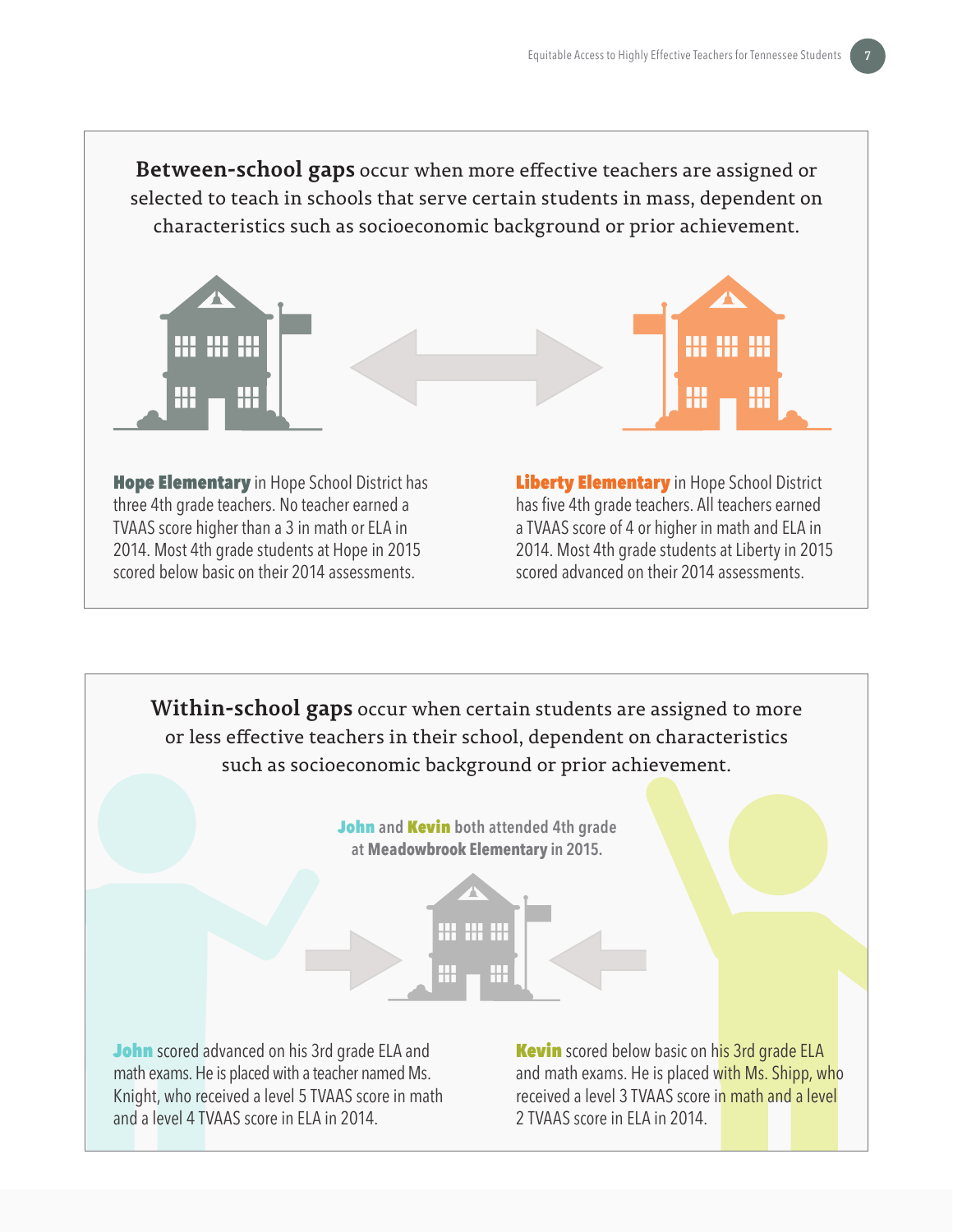# <span id="page-9-0"></span>WHAT IS THE SUPPLY OF HIGHLY EFFECTIVE TEACHERS IN TENNESSEE?

Statewide, the percentage of highly effective teachers (TVAAS level 4 or 5<sup>4</sup> ) varies greatly by subject. Figure 5 shows the statewide distribution of teachers by TVAAS level in math and ELA subjects in 2014. As shown in this figure, Tennessee had the greatest proportion of highly effective teachers in grades 4–8 math, closely followed by the high school math courses. Grades 4–8 ELA had the lowest proportion of highly effective teachers,5 followed by high school ELA courses.

We also found that the supply of highly effective teachers at the district level varied significantly. In some districts, a large proportion of the teaching force was highly effective, while in other districts, there were few to no highly effective teachers (see Figure 6).



**Figure 5.** Supply of teachers in Tennessee by TVAAS level.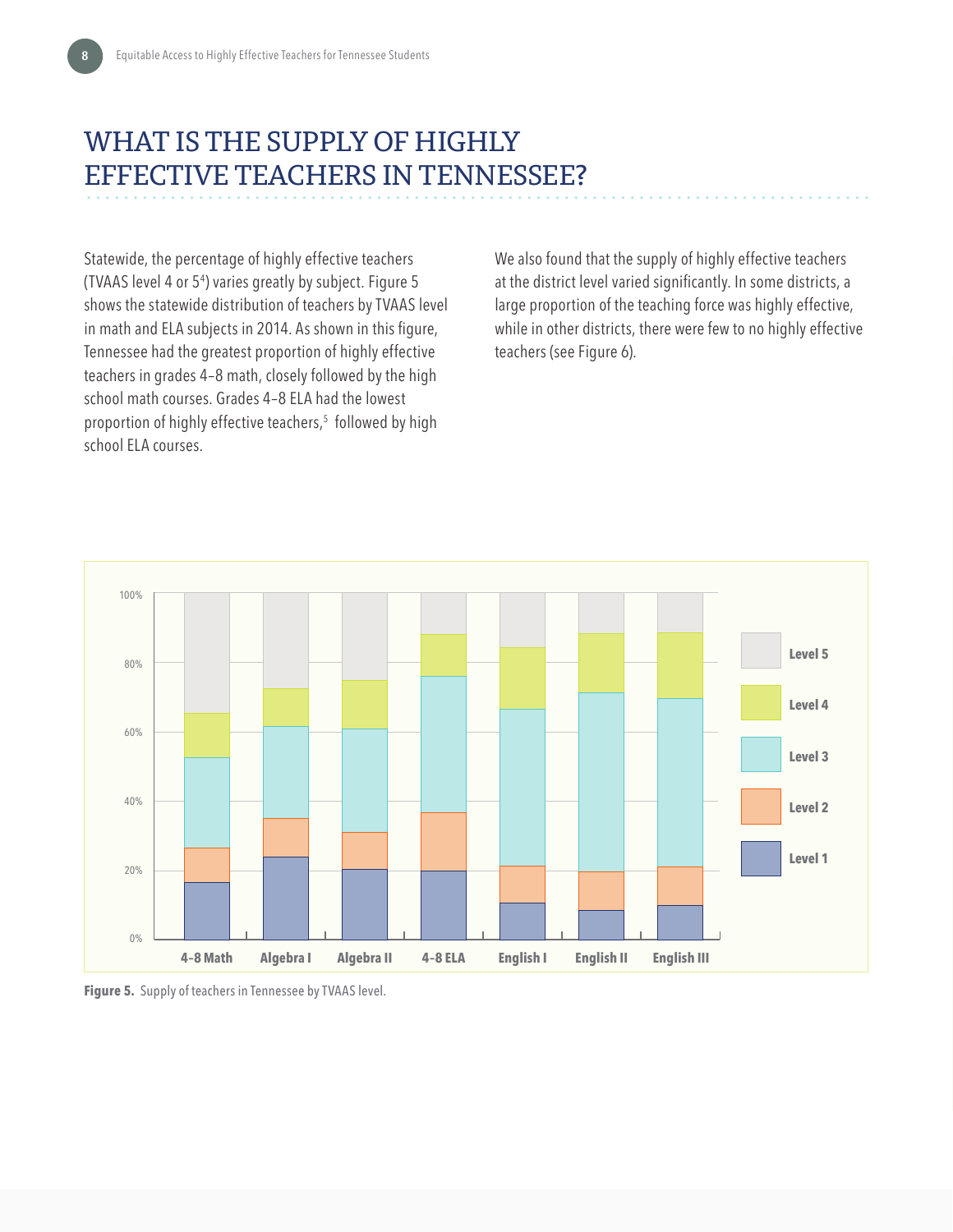*In some districts, a large proportion of the teaching force was highly effective, while in other districts, there were few to no highly effective teachers.* 





**Each bar represents one district.**

**Figure 6.** Supply of highly effective teachers in four content areas in each Tennessee district. *Note that a district had to have at least 6 teachers with TVAAS scores to be included in these calculations.*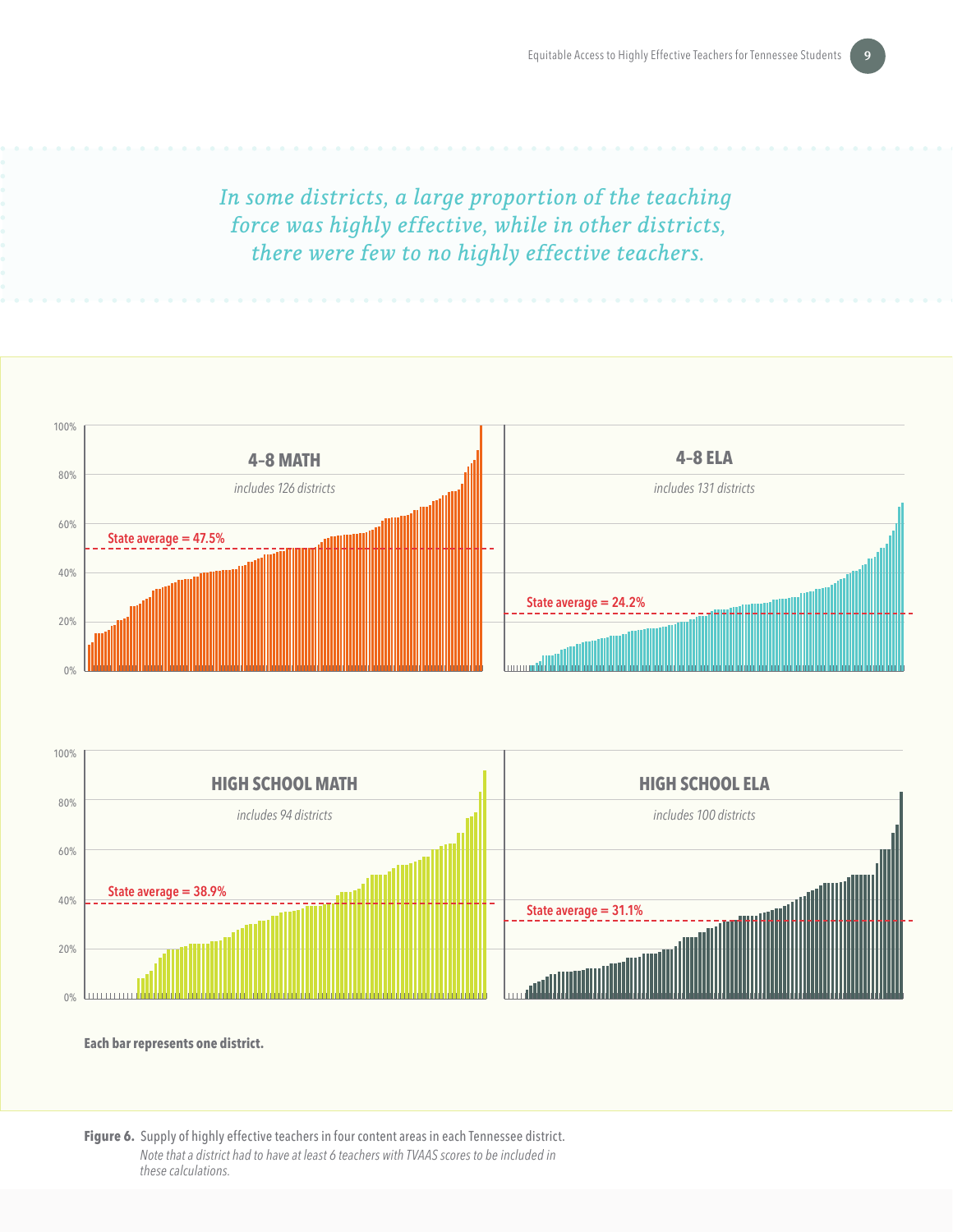# <span id="page-11-0"></span>HOW ARE HIGHLY EFFECTIVE TEACHERS DISTRIBUTED WITHIN DISTRICTS AND SCHOOLS IN TENNESSEE?

After examining the supply of highly effective teachers at the state and district level, we sought to understand how these teachers were distributed to Tennessee students. In particular, we were interested to see if students with the greatest need for access to highly effective teachers (e.g., the lowest-performing students) were granted this access. To conduct this analysis we used data from the prior year (school year 2013–14), before students and teachers were matched. We used two measures: teacher TVAAS scores—used to classify teachers as highly effective—and student proficiency levels (see Figure 7). We used teacher effectiveness (i.e., TVAAS) and student achievement data (i.e., proficiency levels) from 2013–14 because this is the information schools and districts had when making decisions about how students and teachers were paired together at the start of the 2014–15 school year.





### **The Effective Teaching Gap**

We use the term "effective teaching gap," or ETG, to refer to the differential access to highly effective teachers that exists between advanced and below basic students. To determine a district or school's ETG we used the calculation below.

Under this calculation, for example, if a district matched 82 percent of its advanced students to a highly effective teacher and 67 percent of its below basic students to a highly effective teacher, the result would be an ETG of 15 percentage points. A zero or negative ETG is desirable, as it indicates that the group with the greater need for access to highly effective teachers had equal or greater access.

### **State-level ETGs**

The size of state-level gaps demonstrated that, while more advanced students than below basic students had access to highly effective teachers, the gaps were not enormous. The largest gap was approximately 10 percent in high school math.

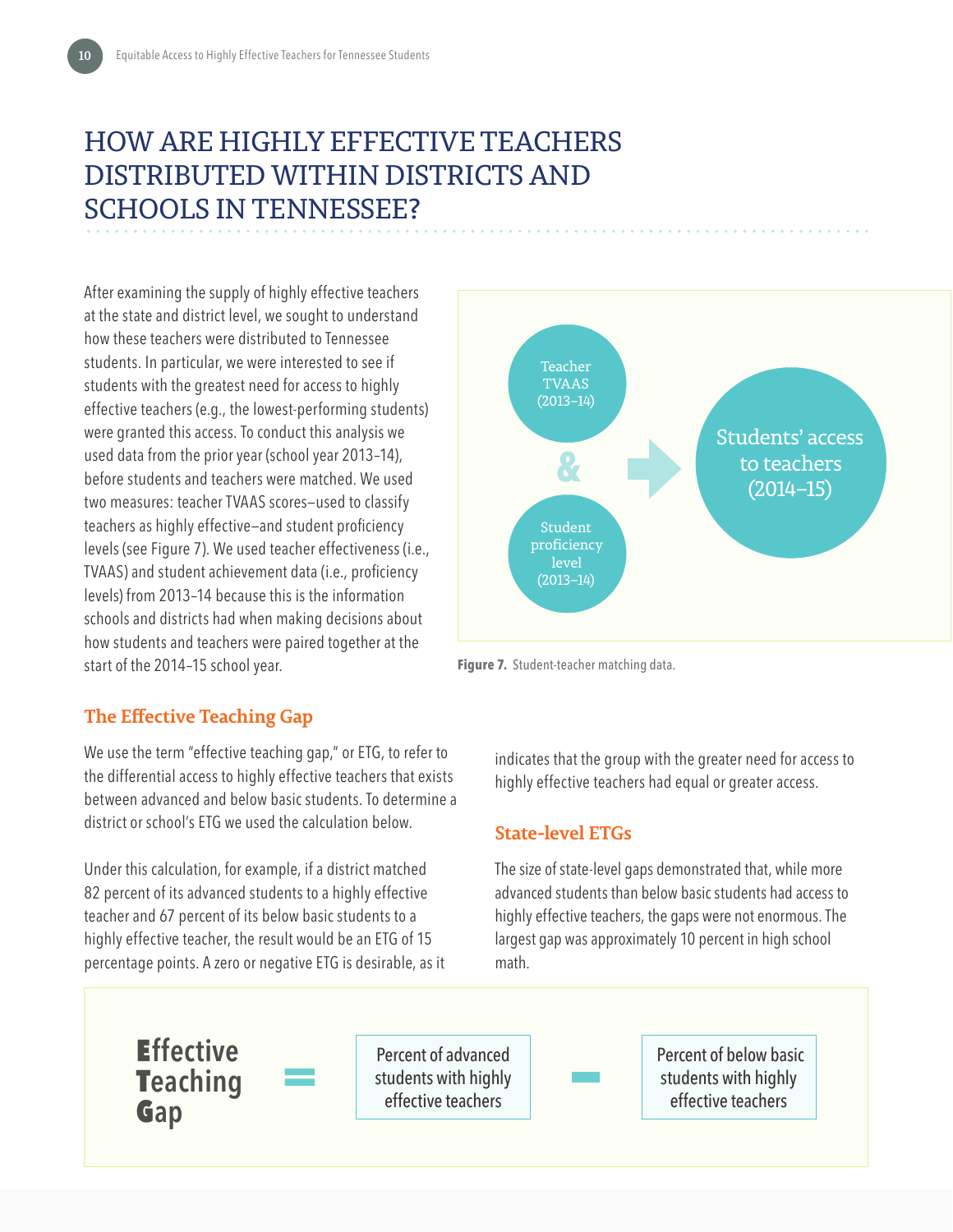#### **District-level ETGs**

While across the state the largest ETG between advanced and below basic students was approximately 10 percent, examining district-level data we found a great deal of variation with some districts having very large ETGs and others very small. This suggests that the state-level gap in access was driven by particular districts. Figures 9 and 10 show the grade 4–8 math and ELA ETGs for all Tennessee districts that had at least 6 highly effective teachers *and* 10 below basic students *and* 10 advanced students.

Looking at the distribution of math ETGs (Figure 9), we see that one district had an ETG of over 50 percent. This means that twice as many advanced students had a highly effective teacher compared with below basic students. Other districts had negative or zero ETGs these are the bars at or below zero percent on the left side of the graph in Figure 9. Out of those districts with enough data to be evaluated, 45 had negative or zero gaps in grades 4–8 math and 53 had positive gaps. In grades 4–8 ELA (Figure 10), we generally found smaller gaps overall. Again, this was due in part to the limited availability of highly effective grades 4–8 ELA teachers across the state. We found that 37 districts had negative gaps and 46 had positive gaps. Taken collectively, the relatively small statewide ETGs and the wide range of district-level ETGs indicate that strategies for addressing the gaps in access to highly effective teachers will need to be district-specific.







**Figure 9.** ETGs in Tennessee districts in 4-8 math.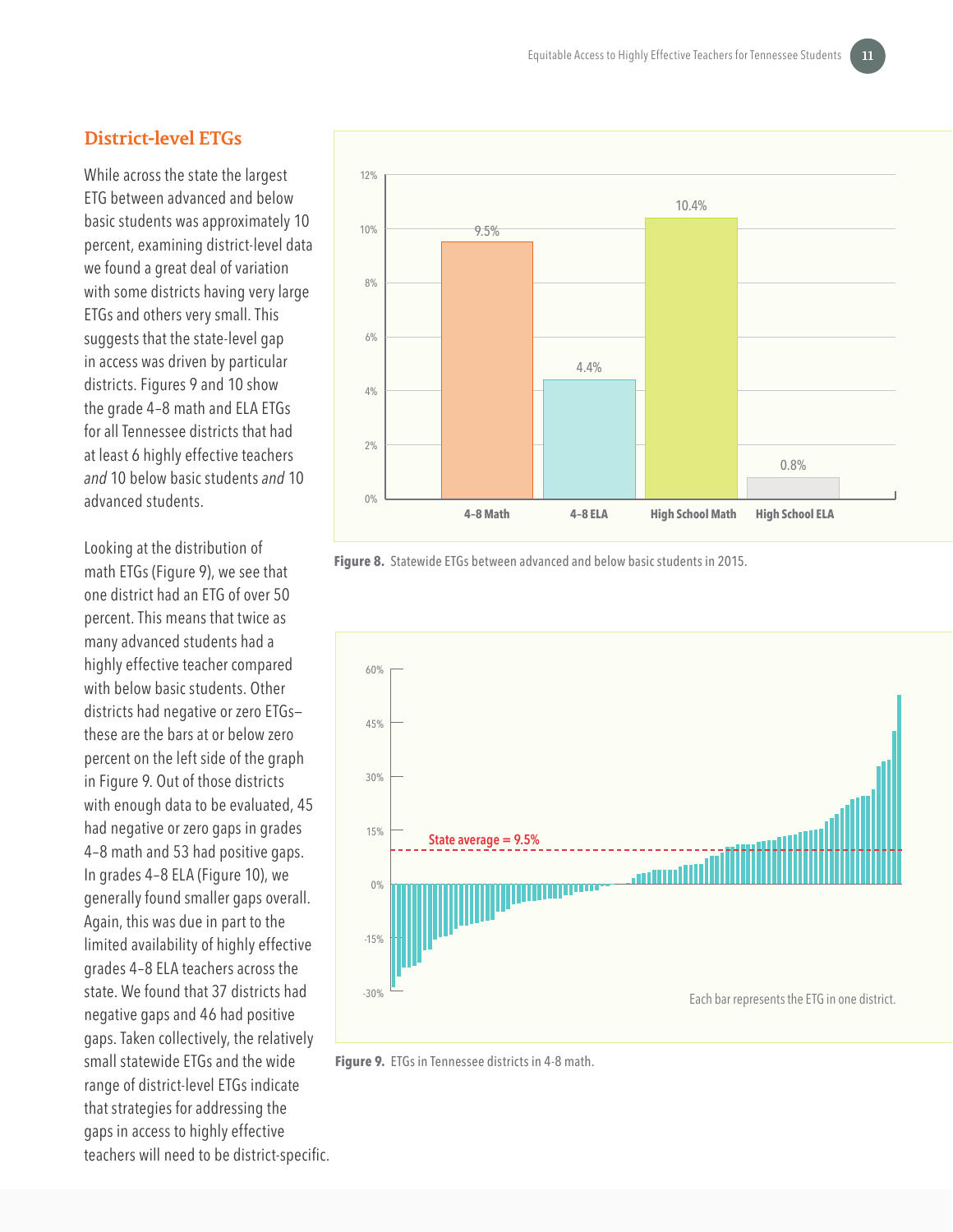

**Figure 10.** ETGs in Tennessee districts in 4-8 ELA.

#### **School-level ETGs**

Much like the need for district-specific targeted support, we imagined that within districts there may be some schools in need of more support than others. As expected, school-level ETGs within districts also varied greatly. Figure 11 shows the school-level ETGs in high school math and ELA for an example district.<sup>6</sup> Recall that a positive gap means that more advanced students had highly effective teachers than below basic students. This district's overall ETG in high school

math was approximately 23 percent. We see that most of its schools had a large high school math gap and one school in particular appeared to be struggling with a gap of about 43 percent (school 2). This demonstrates that the example district's problem with equitable access to highly effective teachers was occurring across the district, rather than localized within a single school; however, this data also shows that certain schools were struggling (e.g., school 2) more than others.

| <b>School</b>  | <b>High School ELA ETG</b> | <b>High School Math ETG</b> |
|----------------|----------------------------|-----------------------------|
|                | N/A                        | 5.5%                        |
| $\mathfrak{D}$ | $-20.6%$                   | 43.1%                       |
| 3              | 10.0%                      | 21.8%                       |
| 4              | $-35.9%$                   | $-27.3%$                    |
| 5              | 8.2%                       | 26.6%                       |

**Figure 11.** Example district's school-level ETGs for high school math and ELA.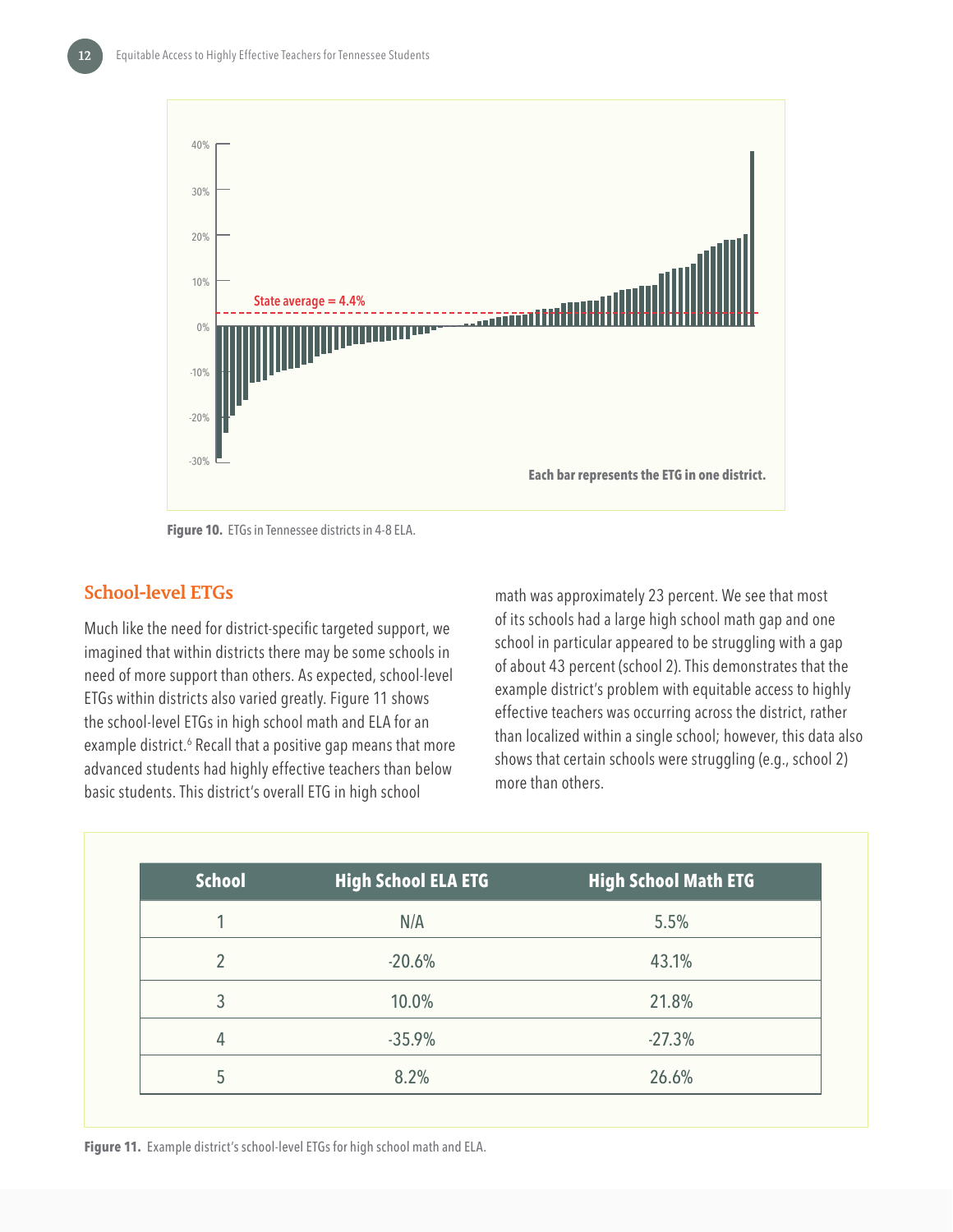# <span id="page-14-0"></span>WHAT ARE WE DOING AND WHAT CAN WE DO TO IMPROVE STUDENTS' ACCESS TO HIGHLY EFFECTIVE TEACHERS?

In this report, we have:

- identified the importance of students' equitable access to highly effective teachers, and
- demonstrated that equitable access issues exist in Tennessee mostly at the district- and school-levels.

Given these findings, how do we improve access to highly effective teachers across the state? We are first aiming to help districts identify where their equitable access issues lie. On a survey of district leaders in December 2015, 63 percent of district leaders<sup>7</sup> reported using educator evaluation ratings when making decisions regarding teacher assignment to classrooms/students. While this shows that many districts do take into account evaluation scores in student-teacher assignment procedures, almost 40 percent of districts are not doing so. Thus, we believe that there are important intervention efforts to be implemented at the state, district, and school levels.

### **State-level actions targeting equitable access**

We believe that providing district and school leaders with data on highly effective teachers' effect on low-performing students' growth—such as that presented in this report coupled with specific district- and school-level data will be an important lever for change. Because of this, we have begun the larger conversation around human capital and equity across the state through the four phases shown in Figure 12. Collectively, these phases aim to improve equitable access to highly effective teachers for Tennessee students.

In Phase 0 we furthered our implementation of existing policies and practices aimed at improving the supply of highly effective teachers and students' access to these teachers. Initiatives like teacher evaluation and differentiated pay have helped to address issues of both supply and access in the last several years. Other initiatives have focused specifically on improving the incoming and existing supply of educators. We have made changes to educator preparation policy, embarked on new partnerships to improve recruitment and hiring, and invested heavily in improving professional learning opportunities for teachers.

As part of Phase 1, which began in 2015, we started sharing new data metrics with districts through human



**Figure 12.** State-level actions aimed at improving equitable access for Tennessee students.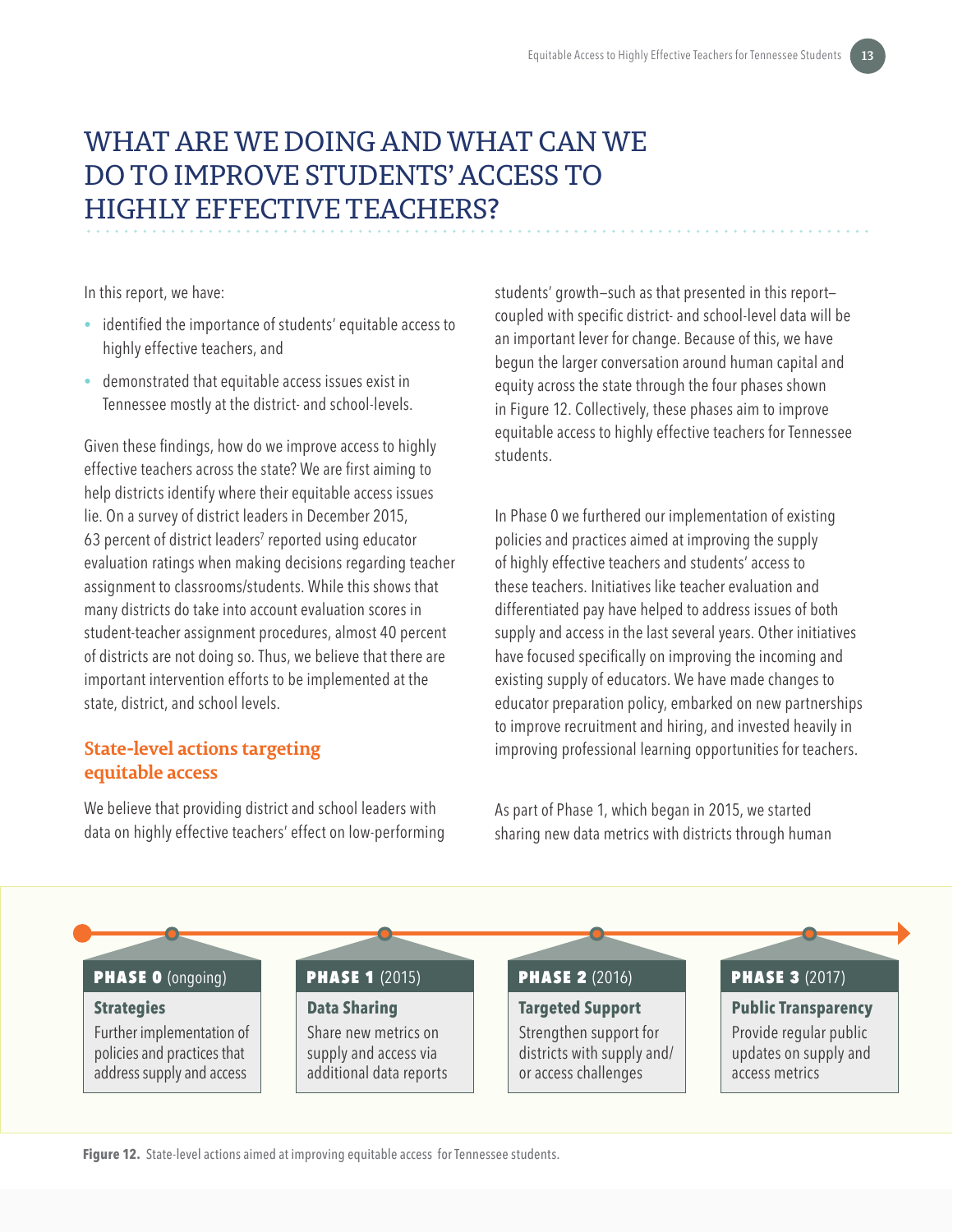capital reports and allowing districts the time to develop and implement responses to this new information. Phase 2 in 2016 will focus on a series of targeted supports for those districts identified as having the greatest challenges. Finally, in 2017, Phase 3 will ensure public transparency by reporting on our progress in closing equity gaps.

#### **Tennessee Succeeds**

In addition to an explicit focus on human capital strategies, broader statewide efforts also aim to translate into improvements in equitable access to highly effective teachers for Tennessee students. These efforts are part of the department's strategic plan, Tennessee Succeeds. This plan includes targeted strategies focused around five major priorities: Early Foundations and Literacy, High School and the Bridge to Postsecondary, All Means All, Educator Support and District Empowerment.8 For example, within the priority "All Means All," there is a strategy that calls for drawing attention to systemic gaps in different student groups' access to highly effective teachers. On the following page is a sampling of the strategic plan's initiatives and accompanying strategies that we believe will improve students' access to highly effective teachers in Tennessee schools.

#### **District- and school-level actions**

At the state level, we have identified numerous efforts aimed at improving equitable access to highly effective teachers. While we believe these strategies will improve equitable access, districts and schools should also begin using their data to identify potential issues in this domain. Examining school-level ETGs can help district leaders identify problems within schools as well as between schools. For example, if a district has a large ETG and its schools all have similar ETGs, there is a likely pattern of inequitable access to highly effective teachers between students at different proficiency levels across the district. Additionally, recognizing the differences between schools' ETGs will draw attention to which schools are struggling more with equitable access and potentially in need of the greatest level of targeted support.

It is also worth examining schools with substantial negative gaps, as they have had greater success providing their lowest-performing students with access to highly effective teachers. These schools could provide valuable insight into best practices to share with other schools in the district.

Districts should also consider the role that teacher supply plays in issues of equity within and between their schools. If supply is a major constraint for a district, the district needs to mitigate this problem while focusing on immediate equity issues. There are many strategies a district can employ to improve its supply of highly effective teachers. These strategies should target both current and new/prospective employees. For example, a district might consider professional development targeted at existing teachers who have lower TVAAS levels to help these teachers move toward becoming highly effective. The district may also consider a longer term strategy that includes building or improving partnerships with effective educator preparation providers (EPPs), targeted recruitment activities, and compensation structures to attract and retain teachers to higher need schools or subjects.

*We must ensure that our students who are furthest behind have equitable access to highly effective teachers.*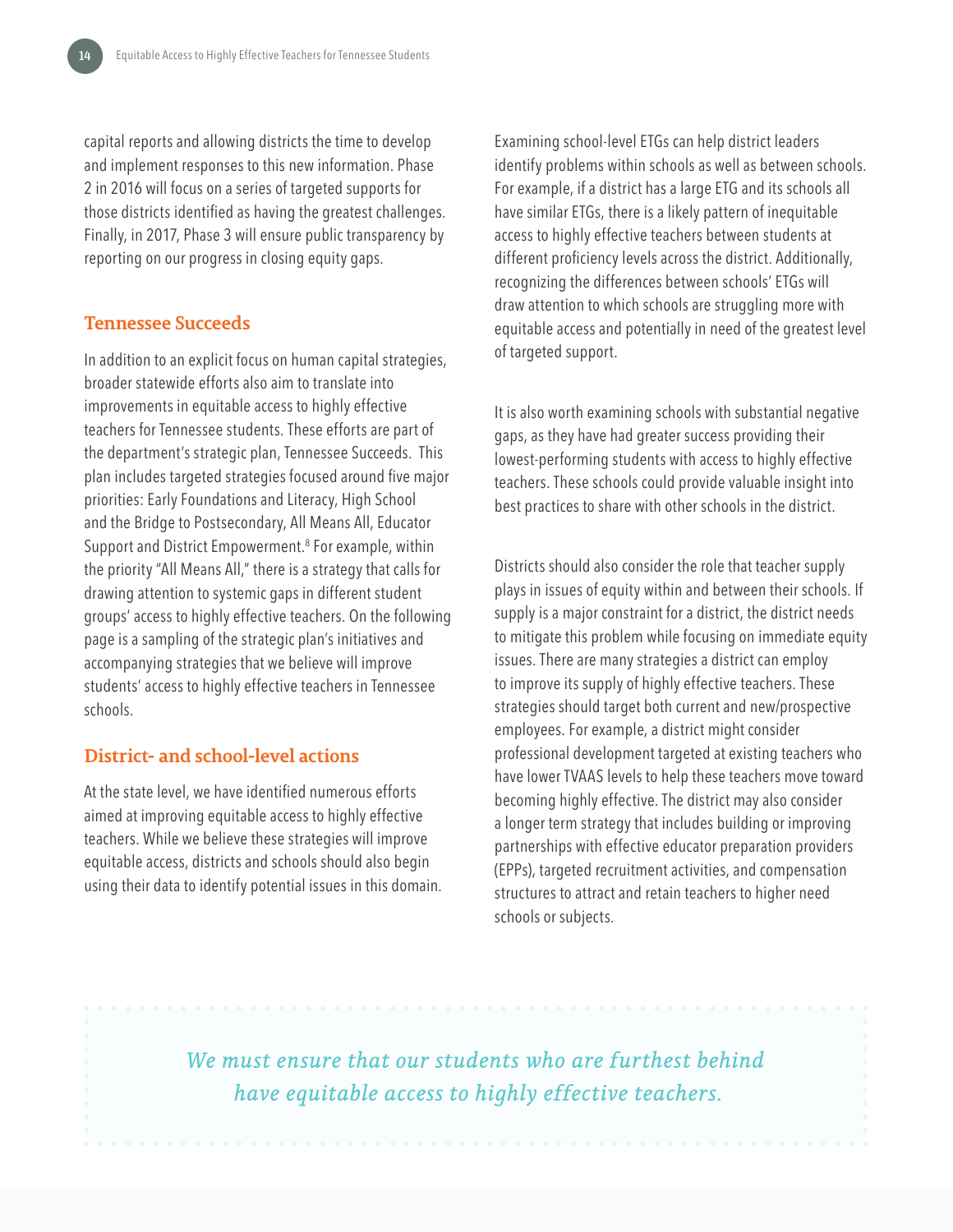# **Strategic Plan Initiatives and Strategies**

*to Improve Students' Access to Highly Effective Teachers*

*Supporting the preparation and development of an exceptional educator workforce.*

#### **STRATEGY**

Focus educator preparation providers on outcome measures via program accreditation and the educator preparation program report card.

CONNECTION TO EQUITABLE ACCESS As teacher preparation improves and more classroom-ready teachers enter Tennessee schools, more of our students will gain access to highly effective teachers.

#### **STRATEGY**

Improve the accuracy of educator evaluation and the quality of the feedback educators receive.

**CONNECTION TO EQUITABLE ACCESS** As teachers better understand strengths and weaknesses in their practice, they will be able to participate—with help and guidance from district leaders and regional supports through Centers of Regional Excellence (CORE)—in targeted professional development. As teachers work to address weaknesses in their practice, they will improve, thus increasing the supply of highly effective teachers across the state.

#### *Providing individualized support and opportunities for all students with a focus on those who are furthest behind.*

#### **STRATEGY**

**All Means All**

**All Means All** 

Improve the quality of interventions and implementation of Response to Intervention and Instruction (RTI<sup>2</sup>) beginning at the elementary school level.

**CONNECTION TO EQUITABLE ACCESS** The RTI<sup>2</sup> model seeks to address skills-deficits, eliminating barriers so that all students can access and benefit from high-quality core instruction while also benefiting from high-quality interventions as determined by specific areas of need. This framework specifically supports those students who are furthest behind to systematically help them gain access to high-quality instruction.

#### **STRATEGY**

Increase equitable access to highly effective teachers across student subgroups.

CONNECTION TO EQUITABLE ACCESS This strategy calls for explicit attention to students' access to highly effective teachers with the goal of closing systematic gaps in achievement between different groups of students.

*Building skills in early grades to contribute to future success.*

#### strategy

Strengthen reading instruction statewide through quality training options and the expansion of a statewide literacy coach initiative.

CONNECTION TO EQUITABLE ACCESS This explicit focus on strengthening reading instruction will lead to improvements in teachers' reading instructional practices. As these practices improve, more teachers will transition into being highly effective, thus increasing the supply of highly effective ELA teachers across the state.

**District Empowerment**  District Empowerment

*Providing districts with the tools and autonomy they need to make the best decisions for students.*

#### **STRATEGY**

Increase district- and school-level data transparency and usability.

CONNECTION TO EQUITABLE ACCESS This strategy includes multiple facets that directly support equitable access. One such facet is an improved and expanded online state Report Card. As described above, it is the department's goal to eventually include equity data on the Report Card, which will bring further attention to equity issues that may exist in a district or school. However, this increased public accountability will not come without directed supports from the department. Also included within this strategy is the development of communication toolkits that will assists districts in sharing their own data.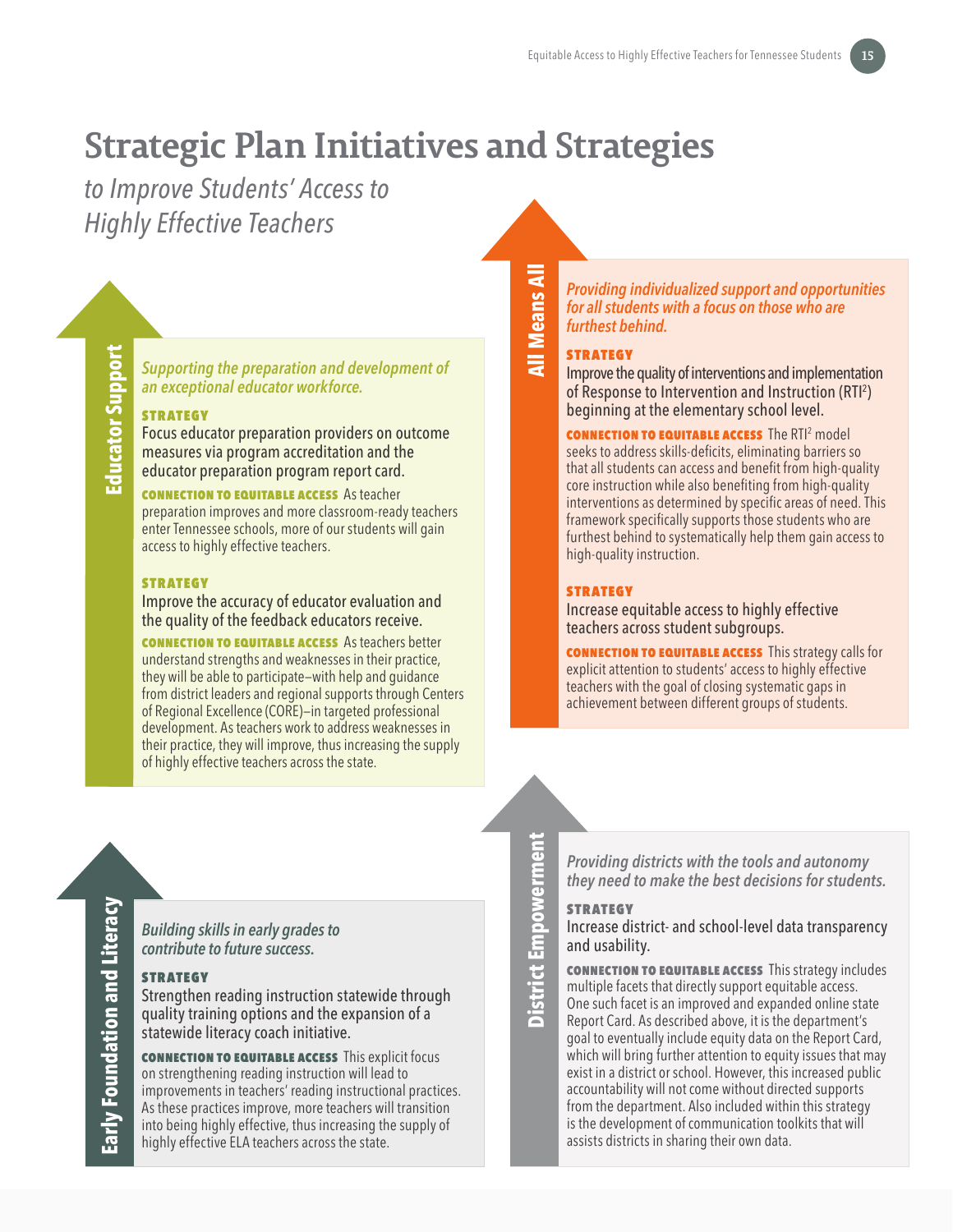#### **Final thoughts**

In order to fulfill our vision of preparing all students to be college and career ready, we must ensure that our students who are furthest behind have equitable access to highly effective teachers. We carefully analyzed both supply and access data revealing a great deal of district variation in the percentage of highly effective teachers employed across Tennessee as well as in the type and size of equity gaps. These data highlight the need for us to focus on the key state

levers for increasing the supply of highly effective teachers and improving access, while also supporting district-level analyses of root causes and locally developed strategies. We believe that our sequence of statewide supports, coupled with broader conversations about these data, will increase the supply of highly effective teachers and improve access for our students who are furthest behind.

### **NOTES**

- 1. Sanders, W. L., & Rivers, J. C. (1996). Cumulative and residual effects of teachers on future student academic achievement (Research Progress Report). Knoxville, TN: University of Tennessee Value-Added Research and Assessment Center.
- 2. Ibid.
- 3. When examining student access to effective teachers we considered achievement level, race, and socioeconomic status. Given that the majority of Tennessee schools are homogeneous in terms of racial and economic makeup, we chose to focus on differences in access by achievement level. Additionally, both national and state-level data present support for the importance of highly effective teachers to students who are furthest behind academically.
- 4. Up until 2014, TVAAS scores in grades 4 8 used the baseyear approach to set the expectation for growth. When using the base-year approach, student growth in a given year is compared to the growth of students with similar prior achievement in the base year. Through 2014, data from the 2008-09 school year was used as the base year for grades 4 – 8. In early grades and end of course subjects, the intra-year approach is used, meaning that student growth in a given year is compared to the growth of students with similar prior achievement in the same school year. Beginning

in the 2014-15 school year, the department directed SAS to use the intra-year approach in TVAAS calculations for grades 4 – 8. This approach more closely aligns with the methodology used in the early grades and end of course subjects. Because these analyses necessitated using TVAAS data from the 2013-14 school year, analyses from subsequent years may look somewhat different as they will use the intra-year TVAAS calculations. For more information please see the technical documentation at this link: [http://tn.gov/](http://tn.gov/assets/entities/education/attachments/tvaas_technical_documentation_2015.pdf) [assets/entities/education/attachments/tvaas\\_technical\\_](http://tn.gov/assets/entities/education/attachments/tvaas_technical_documentation_2015.pdf) [documentation\\_2015.pdf](http://tn.gov/assets/entities/education/attachments/tvaas_technical_documentation_2015.pdf).

- 5. One current state-level initiative: Read to be Ready is beginning to tackle this statewide challenge. For more information, see <http://www.tn.gov/readtobeready>.
- 6. Note that in order to calculate ETGs at the school level, a school had to have at least 4 highly effective teachers and 10 below basic students and 10 advanced students in a given content area.
- 7. One hundred and thirty district leaders responded to the survey which represents an approximate response rate of almost 90 percent.
- 8. For a copy of the strategic plan, please visit [http://tn.gov/](http://tn.gov/assets/entities/education/attachments/strategic_plan.pdf) [assets/entities/education/attachments/strategic\\_plan.pdf](http://tn.gov/assets/entities/education/attachments/strategic_plan.pdf).